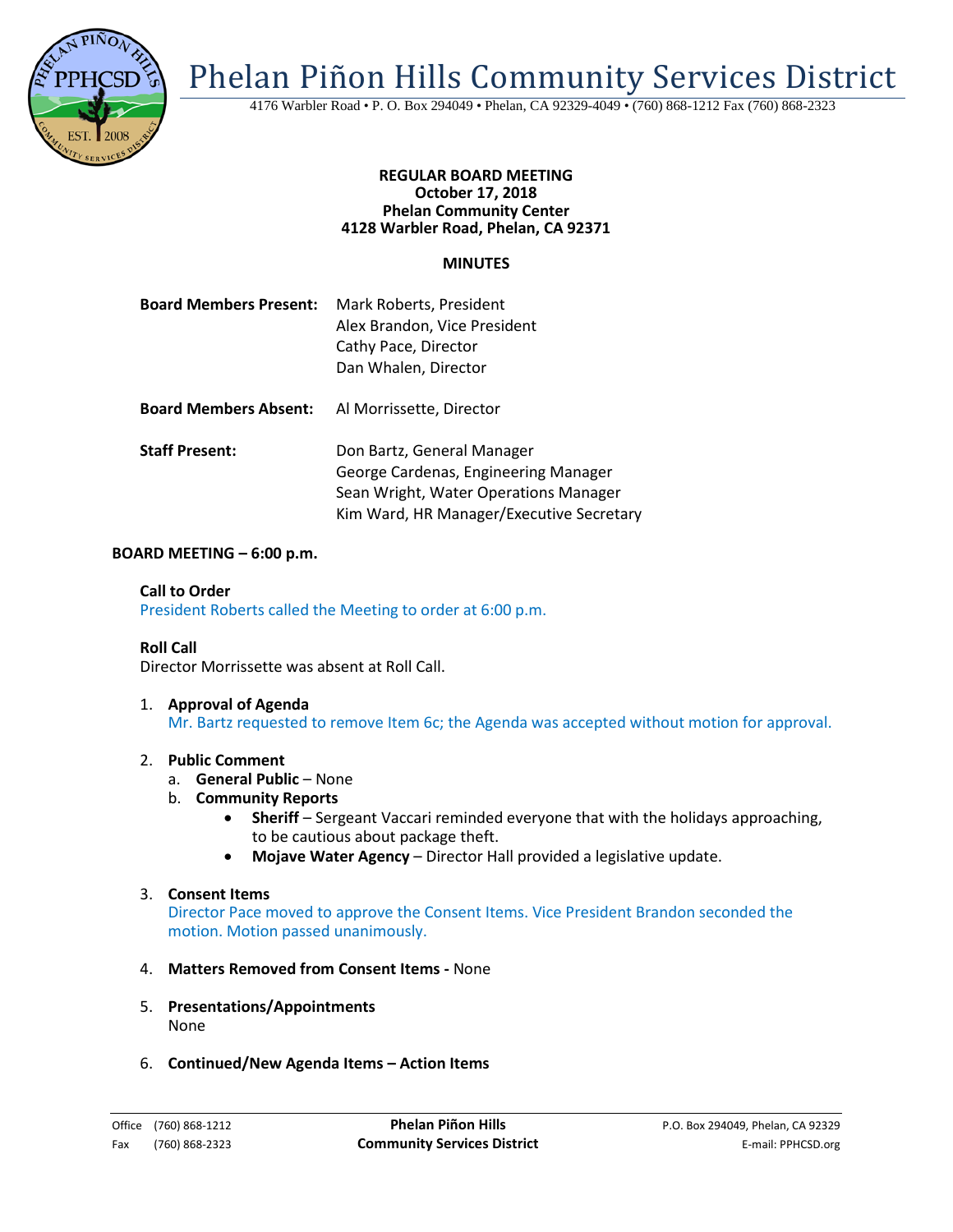a. **Discussion & Possible Action Regarding Water Service to District-Owned Properties Inside of Sheep Creek Mutual Water Company's Water Service Boundaries** Staff Recommendation: For the Board to determine if the District should proceed with requesting for District-owned parcels located in Sheep Creek Mutual Water Company's service area.

Mr. Bartz introduced this item.

Consensus of the Board was to move forward with talking to Sheep Creek about the District serving itself.

b. **Discussion & Possible Action Regarding Determination of Surplus Equipment & Authorization to Sell at Auction**

Staff Recommendation: For the Board to declare the item listed below as surplus equipment in order to allow staff to sell at auction.

Mr. Bartz introduced this item.

Vice President Brandon moved to approve staff recommendation. Director Whalen seconded the motion. Motion passed unanimously.

- 7. **Committee Reports & Comments**
	- a. **Engineering Committee (Standing)** Nothing further to report.
	- b. **Parks, Recreation & Street Lighting Committee (Standing)**  Nothing further to report.
	- c. **Finance Committee (Standing)** Nothing further to report.
	- d. **Legislative Committee (Standing)** Nothing further to report.
	- e. **Waste & Recycling Committee (Standing)**  Nothing further to report.
	- f. **Conservation Committee (Ad Hoc)** Nothing to report.
	- g. **Adjudication Committee (Ad Hoc)** Nothing to report.
	- h. **Property Management Committee (Standing)** Nothing further to report.
- 8. **Staff and General Manager's Report**

Mr. Bartz had nothing further to report.

## 9. **Reports**

a. **Director's Report** 

**Brandon** – A written report was provided in the Board packet. He attended ASBCSD and noted the presentation concerning a water treatment plant. **Pace** – Commented on the turbines in water pipes in Seattle that generate electricity.

**Whalen** – Nothing to report.

- b. **President's Report** Nothing further to report.
- 10. **Correspondence/Information** The items in the packet were noted.
- 11. **Review of Action Items**
	- a. **Previous Meeting** None
	- b. **Current Meeting** None
- 12. **Set Agenda for Next Meeting –** November 7, 2018
	- Dairy Lease
	- Fee Schedule Update